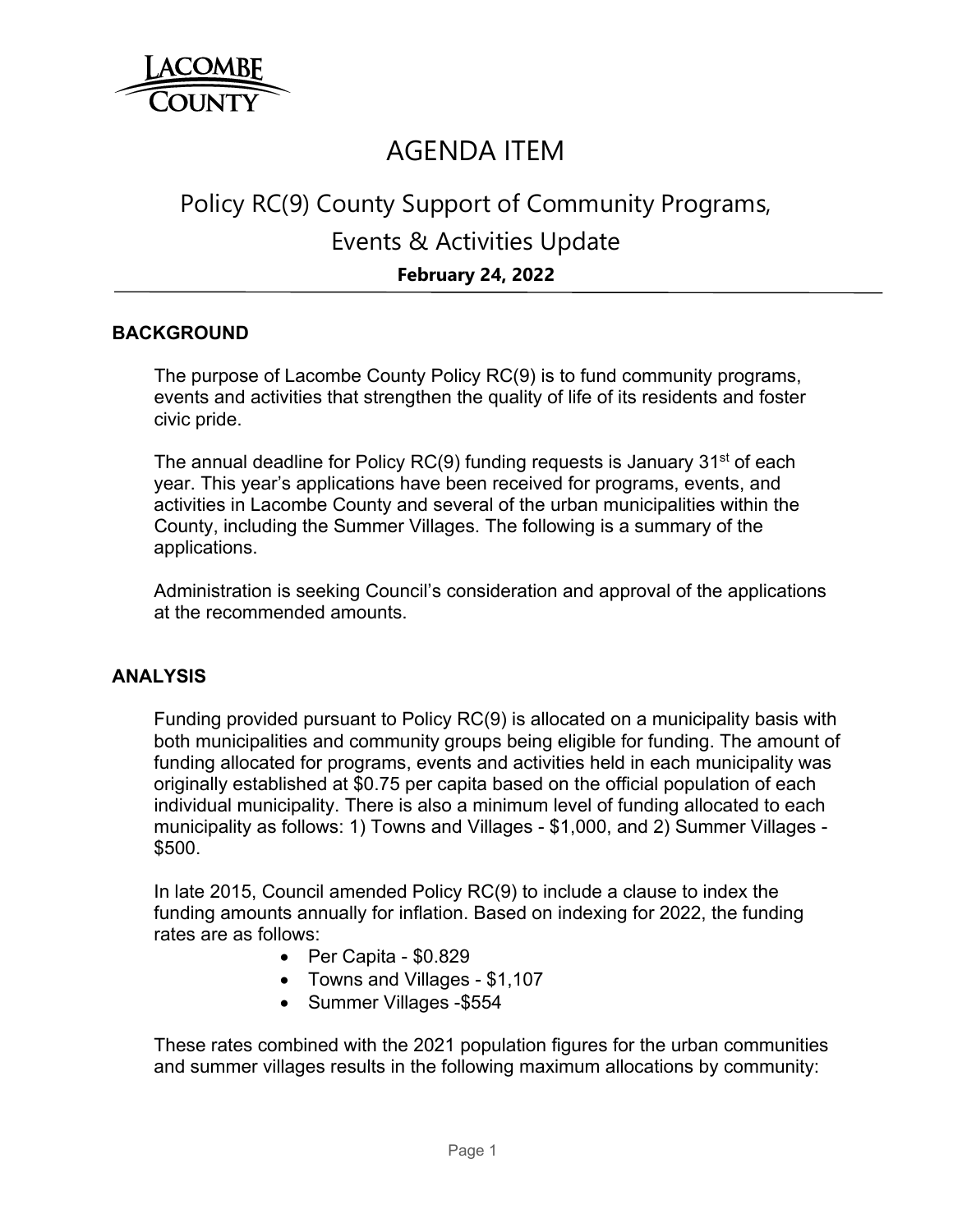

|                       | Annual     |
|-----------------------|------------|
| Community             | Allocation |
| Alix                  | 1,107      |
| <b>Bentley</b>        | 1,107      |
| <b>Blackfalds</b>     | 8,394      |
| Clive                 | 1,107      |
| Eckville              | 1,107      |
| Lacombe               | 11,594     |
| Lacombe County        | 8,574      |
| SV of Gull Lake       | 554        |
| SV of Sunbreaker Cove | 554        |
| SV of Birchcliff      | 554        |
| SV of Half Moon Bay   | 554        |
|                       | 35,206     |

The 2022 allocation was increased by 2.75% from the 2021 allocation.

The County received 10 applications for 2022 compared to 8 applications for 2021, and down from 2020 when 26 applications were received. Several community organizations still have funding from 2021 that they will use in 2022 while other groups are uncertain whether they will host events in 2022.

As was done in 2021, Administration is proposing that Council consider future requests as there may be more clarity on the hosting of public events in the coming months.

Attached is a summary of the applications received along with Administration's evaluation and recommendation.

Several communities had multiple applications. To ensure all eligible projects received some level of funding while ensuring community allocations were not exceeded, eligible projects received only partial funding. All groups received an increase in funding from 2021 based on the 2.75% increase.

The County only received one application from a County organization in 2022. Rather than approve the entire funding request, Administration has proposed an increase over the 2021 amount. Administration is proposing that the unused funding be held in the event requests come in later in the year. Alternatively, Council could approve funding for the full requested amount. However, this may not be sustainable in future years.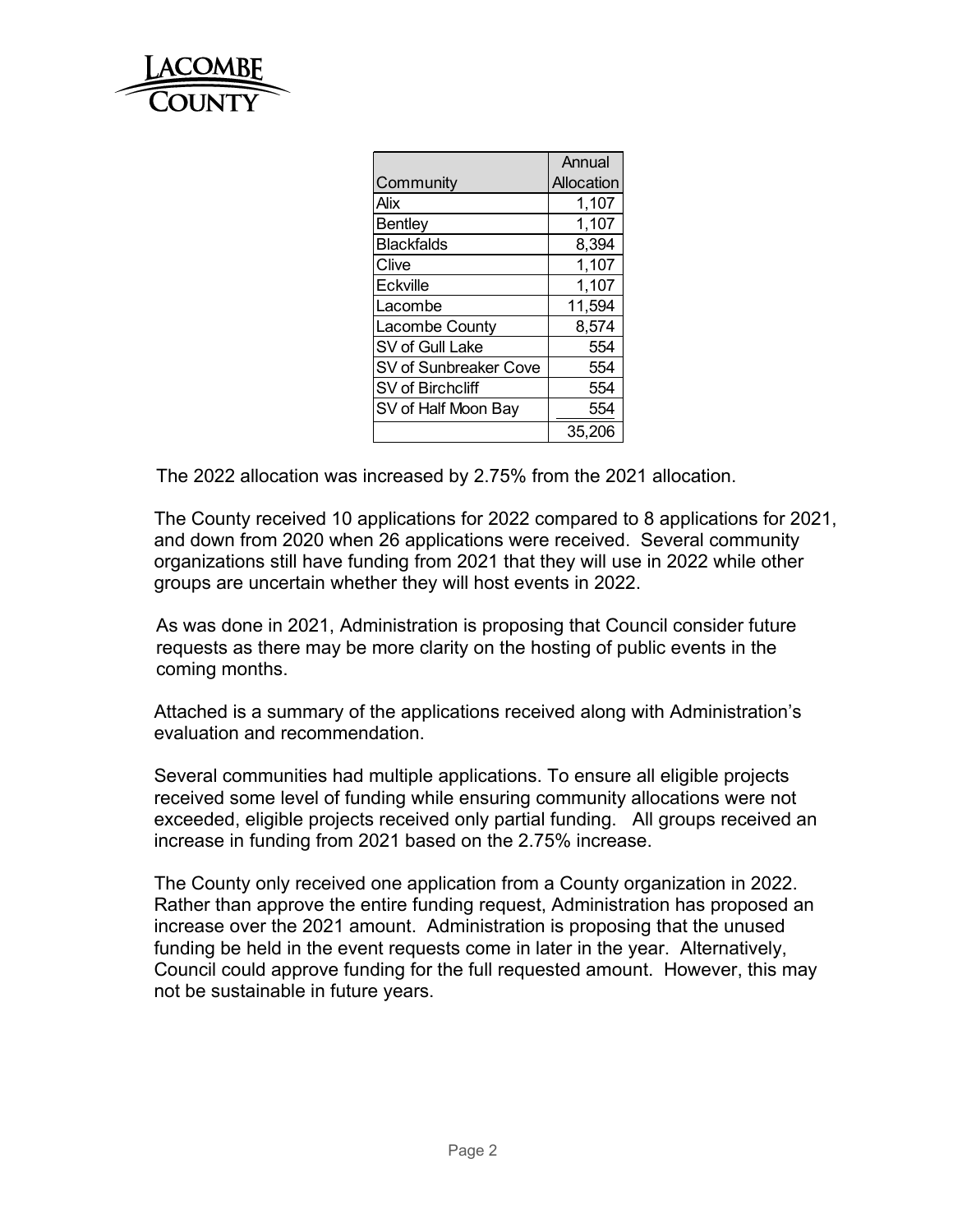

Based on Administration's recommendation, the community allocations would be as follows:

| Lacombe County RC(9) Grant Program |            |           |             |  |  |  |
|------------------------------------|------------|-----------|-------------|--|--|--|
| 2022                               |            |           |             |  |  |  |
|                                    |            |           |             |  |  |  |
|                                    | Annual     | Amount    |             |  |  |  |
| Community                          | Allocation | Requested | Recommended |  |  |  |
| Alix                               | 1,107      |           |             |  |  |  |
| Bentley                            | 1,107      | 2,000     | 1,107       |  |  |  |
| <b>Blackfalds</b>                  | 8,394      | 8,261     | 8,394       |  |  |  |
| Clive                              | 1,107      |           |             |  |  |  |
| Eckville                           | 1,107      | 1,000     | 1,107       |  |  |  |
| Lacombe                            | 11,594     | 24,300    | 11,590      |  |  |  |
| Lacombe County                     | 8,574      | 2,500     | 1,150       |  |  |  |
| SV of Gull Lake                    | 554        |           |             |  |  |  |
| SV of Sunbreaker Cove              | 554        | 500       | 554         |  |  |  |
| SV of Birchcliff                   | 554        |           |             |  |  |  |
| SV of Half Moon Bay                | 554        | 500       | 554         |  |  |  |
|                                    | 35,206     | 39,061    | 24,456      |  |  |  |

#### **Alternatives**

- 1. Approve the applications as presented (Administrative Recommendation)
- 2. Approve funding for County groups to the full requested amount.
- 3. Approve the applications as directed by Council.

## **BUDGET IMPLICATIONS**

The County's 2022 operating budget includes provisions for the Policy RC(9) applications for each community. The total budget for 2022 is 35,180.

## **LEGISLATIVE RESPONSIBILITIES**

- 1. Lacombe County Council Policy RC(9) County Support of Community, Program, Events, Activities.
- 2. Municipal Government Act, RSA 2000, c M-26 (MGA)
	- *Section 3 of the MGA states the purposes of a municipality are:* 
		- *(a) to provide good government,*
		- *(b) to provide services, facilities, or other things that, in the opinion of Council, are necessary or desirable for all or part of the municipality, and*
		- *(c) to develop and maintain safe and viable communities.*

*Section 180(1) of the MGA states that Council may act only by resolution or bylaw.*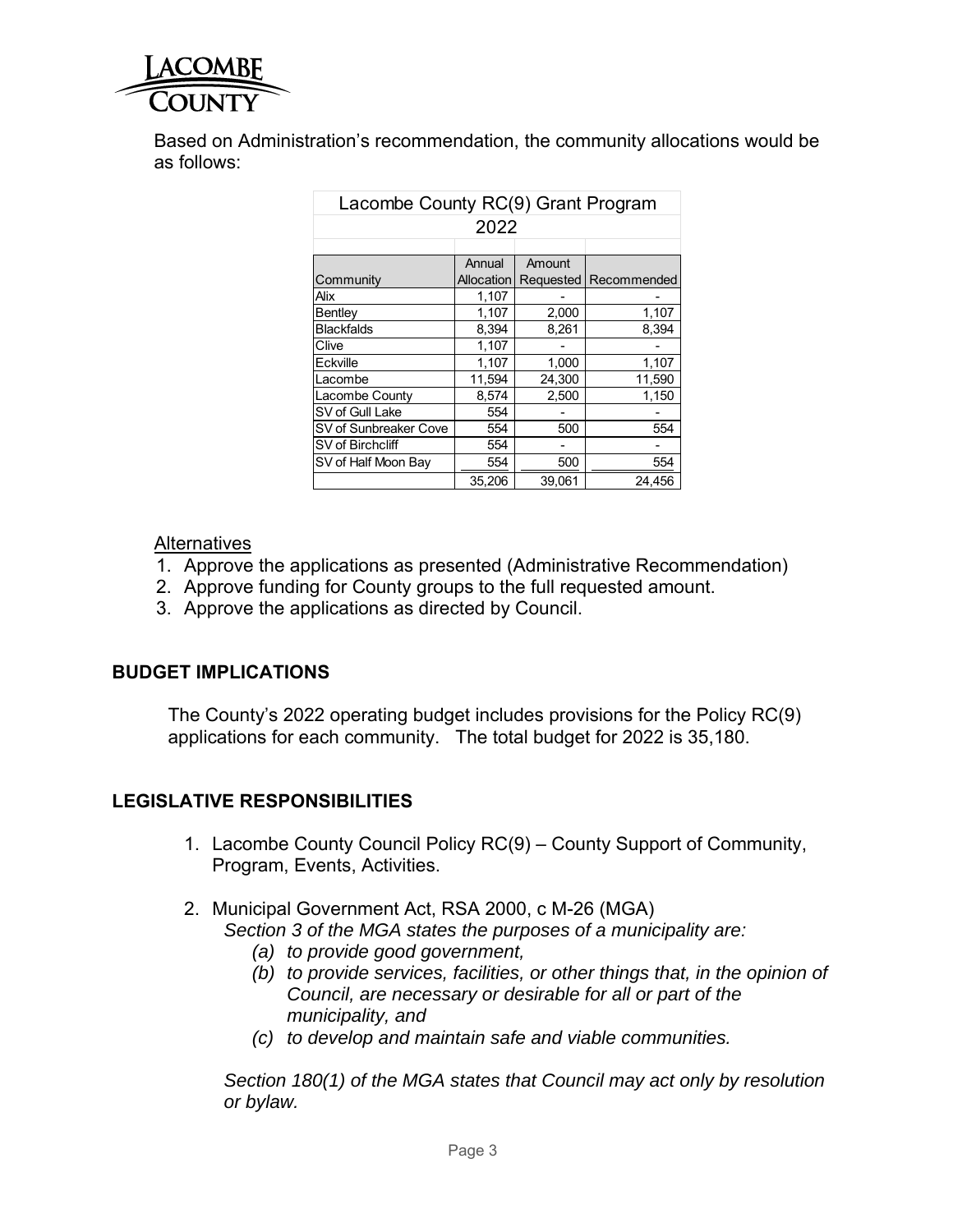

## **RECOMMENDATION**

That Council approve the 2022 Policy RC(9) applications as follows:

|                                              | Lacombe County RC(9) Grant Program         |                                                  |                              |  |  |
|----------------------------------------------|--------------------------------------------|--------------------------------------------------|------------------------------|--|--|
|                                              | 2022                                       |                                                  |                              |  |  |
| Community                                    | Applicant                                  | Event                                            | Recommended<br><b>Amount</b> |  |  |
| Alix                                         | Village of Alix Recreation                 | July 1st Canada Day                              |                              |  |  |
| Bentley                                      | Bentley Canada Day Committee               | July 1st Canada Day                              | 1,107                        |  |  |
| <b>Blackfalds</b>                            | Town of Blackfalds                         | <b>Blackfalds Day</b>                            | 8,394                        |  |  |
| Eckville                                     | Town of Eckville                           | Eckville Canada Day                              | 1,107                        |  |  |
| Lacombe                                      | City of Lacombe Arts Endowment Fund        | Art in the Park                                  | 780                          |  |  |
| Lacombe                                      | Lacombe Days Association                   | Lacombe Days                                     | 9,250                        |  |  |
| Lacombe                                      | Lacombe Regional Tourism                   | Canada Day Celebrations                          | 780                          |  |  |
| Lacombe                                      | Echo Lacombe                               | Light up the Night                               | 780                          |  |  |
| Lacombe County                               | <b>Birch Bay Community Association</b>     | Family Day, July 1st fireworks,<br>Beach Day BBQ | 1,150                        |  |  |
| SV of Sunbreaker Cove ISV of Sunbreaker Cove |                                            | Sunbreaker Cove Regatta                          | 554                          |  |  |
| SV of Half Moon Bay                          | SV of Half Moon Bay<br>July 1st Canada Day |                                                  | 554                          |  |  |
|                                              |                                            |                                                  | \$<br>24,456                 |  |  |

**PREPARED BY: Michael Minchin, Director of Corporate Services** 

**REVIEWED BY: Bill Cade, Acting County Manager**